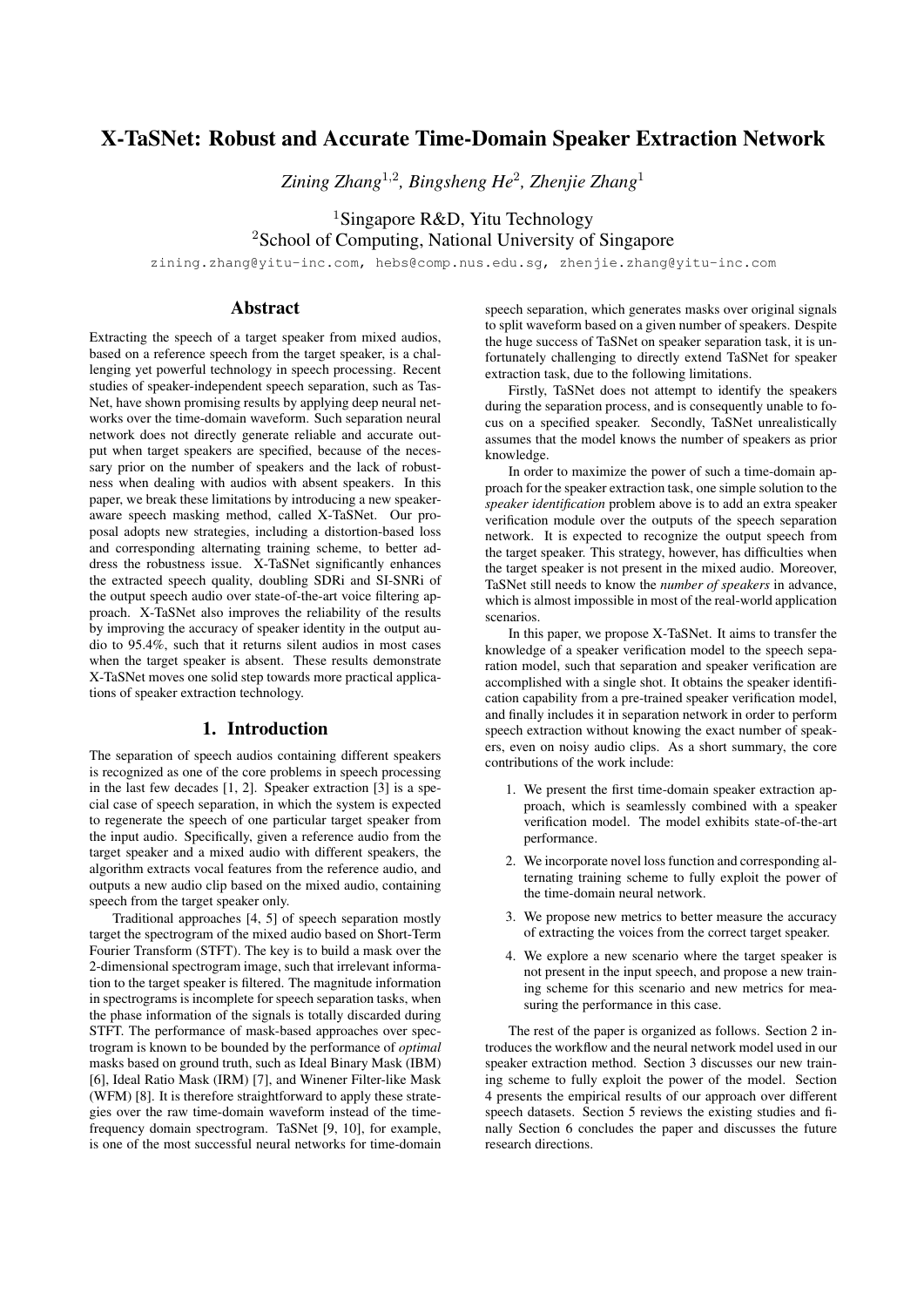

Figure 1: *The overall workflow of X-TaSNet.*

### 2. Model

<span id="page-1-0"></span>Given a single channel audio clip, denoted by a sequence  $x(t)$ over time index t, and a reference speech audio  $r_i(t)$  from a known speaker  $i$ , the goal of speech extraction is to generate a new audio clip  $s_i(t)$  from  $x(t)$ , such that  $s_i(t)$  contains pure speech audio from speaker i.

In this section, we present the details of our X-TaSNet model, which is built on top of the convolutional implementation of TaSNet, i.e., Conv-TaSNet [\[10\]](#page-4-9). Different from original Conv-TaSNet, our X-TaSNet revises its original encoder, extractor, and decoder, and adds an additional *Speaker Encoder* to the model. Following [\[10\]](#page-4-9), the input mixture audio signal is firstly split into overlapping segments of dimension  $L$ . These segments are then transformed to vectors of dimension  $N$ . This transformation  $\mathbb{R}^L \to \mathbb{R}^N$  is learnable, and the mask prediction is performed in  $\mathbb{R}^N$  space instead. After the model completes the transformation, the outputs from *Encoder* are concatenated with the voiceprint of the target speaker on each segment. The voiceprint is produced based on the reference speech audio  $r(t)$ from the target speaker's by using a pre-trained speaker verification model. It is usually called the *Speaker Encoder*. The concatenation is then fed to the *Extractor* to infer the mask for the target speaker's speech. By applying the mask over the output of the *Encoder*, the masked vectors are the internal representation of the target speaker's speech within each segment in the space  $\mathbb{R}^N$ . The *Decoder* is then invoked to convert it to the space of  $\mathbb{R}^L$  and finally produce the output waveform.

The *Extractor* employs Temporal Convolutional Network (TCN), following [\[10\]](#page-4-9). Speaker embedding from *Speaker Encoder* is generated by using Generalized End-to-End (GE2E) speaker verification model [\[11\]](#page-4-10). We skip the details of TCN and GE2E due to space limitation.

#### 3. Training

<span id="page-1-1"></span>To fully unleash the power of the proposed neural network structure in X-TaSNet, we design a few novel technologies on the training scheme based on the model structure.

Additional Loss on Distortion While speech separation models, e.g., TasNet, are clearly designed to minimize the loss over all output speakers when the number of speakers is known, it becomes tricky when the speech extraction model targets one particular speaker only. The present speakers in the audio, except the target speaker, are called *distortion speakers* in the rest of the section. Instead of optimizing the quality of speech from the target speaker only, we find it is equally helpful to minimize the error on distortion speakers. The core challenge here is how to define the loss function when the number of distortion speakers is unknown to the speech extraction model. Our solution in X-TasNet is to adopt a new Loss on Distortion (LoD) configuration. Based on the configuration, X-TaSNet generates two outputs. The first output is expected to contain the target speaker's voice only, while the second output is the mixture of all the distortion speakers' voices. The LoD is defined as the reconstruction error over the mixture of speech audio from all distortion speakers. This strategy encourages the model to generate a clean separation more than a pure extraction.

<span id="page-1-2"></span>Table 1: *Performance of SI-SNRi and NSR with and without LoD. SI-SNRi stands for scale-invariant signal-to-noise ratio improvement, and NSR stands for the Negaitve SI-SNRi Rate. Both of the metrics are explained in Section [4.](#page-2-0)*

|                   | SI-SNRi | NSR     |
|-------------------|---------|---------|
| X-TaSNet w.o. LoD | 12.7    | $6.3\%$ |
| X-TasNet w. LoD   | 12.8    | $7.0\%$ |

In Table [1,](#page-1-2) we report the effectiveness of LoD strategy on output speech quality in metrics of SI-SNRi and negative SI-SNRi rate (NSR). SI-SNRi is the scale-invariant signal-to-noise improvement, and NSR is the rate of SNRi that is negative, indicating the likelihood of extremely poor performance usually caused by wrong speaker identity in the output audio. The results imply that LoD does not enhance the average quality of the output speech, and the reason is the downgraded capability on speaker identification.

We believe the additional term of loss on the distortion speakers, which adopts the speech separation losses, is helpful for improving the purity of speech output from the extraction. However, this additional loss may also *distract* the optimization of the model, and confuse the model on extracting the correct speaker. More discussions and empirical evaluations on the robustness issue are available in Section [4.](#page-2-0)

Alternating training According to the observations in Table [1,](#page-1-2) direct optimization over SI-SNRi may not be the right choice for model training, if we seek to build a robust speech extraction model. This motivates us to deploy a different training scheme, which targets at improving the accuracy of speaker extraction, namely rates of extracting the correct speakers. This leads to the design of an *alternating training scheme* to replace standard training in the original design of TasNet.

Each training tuple in the dataset is formulated as  $\langle x(t), r_i(t), s_i(t), m_i(t) \rangle$  where  $x(t)$  is the input audio,  $s_i(t)$ is the ground truth of pure speech from target speaker i,  $m_i(t)$ is the ground truth of the mixture of distortion speakers except speaker i, and  $r_i(t)$  is the reference speech audio of the target speaker i.

In our new alternating training scheme, the extracting target of one tuple is expanded to all the speakers in the mixed speech.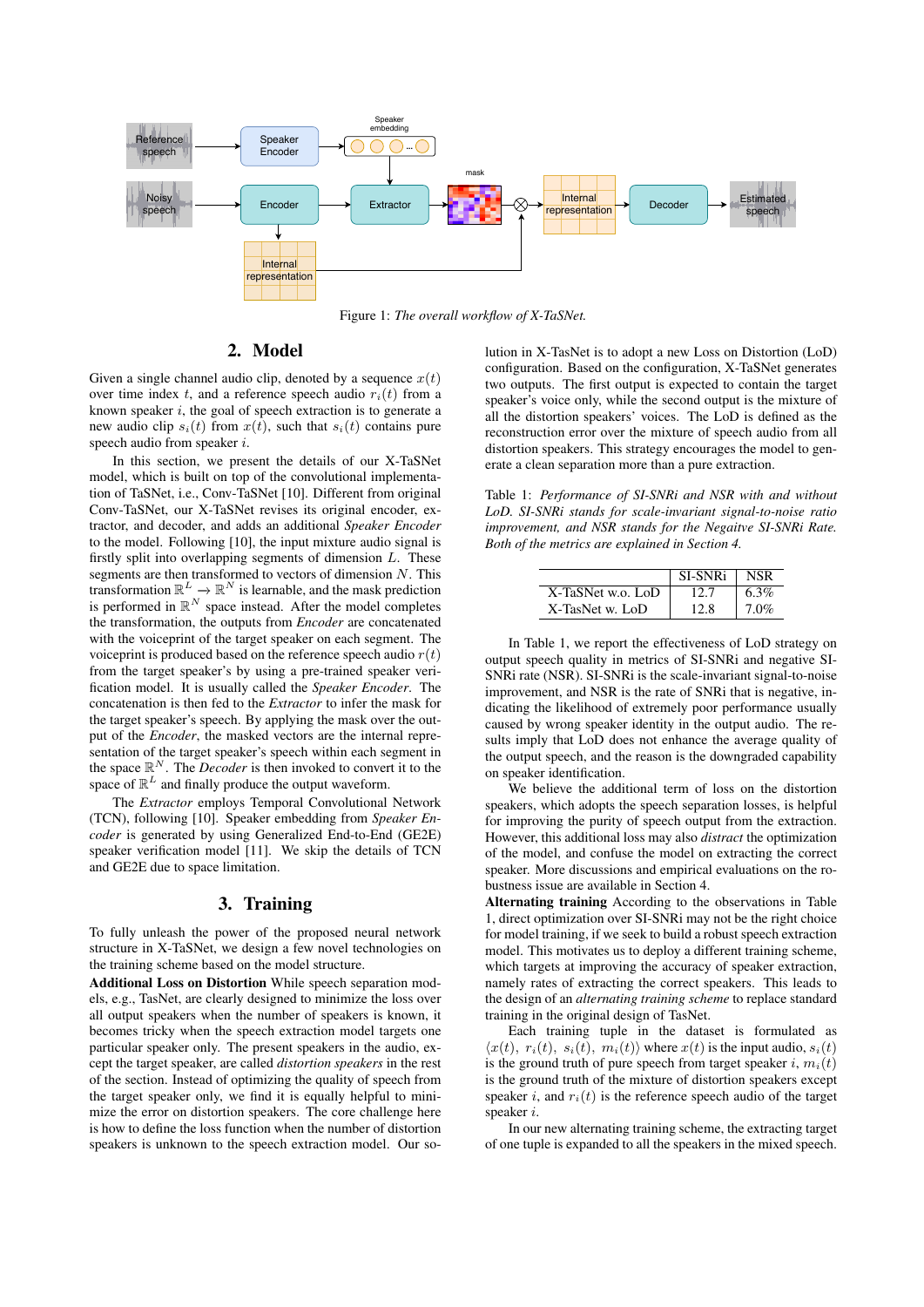To be precise, the expanded training tuple is reformulated as  $\langle x(t), (r_1(t), s_1(t), m_1(t)), \ldots, (r_n(t), s_n(t), m_n(t))\rangle$ where  $n$  is the total number of speakers in the mixed audio clip  $x(t)$ . For each training tuple, the model expands to *n* voices based on references speech audio clips in  $(r_1(t), \ldots, r_n(t))$ for all speakers. The corresponding target voices are  $(s_1(t), \ldots, s_n(t))$ . The distortion voice is calculated by summing up all speech signals from other speakers.

Alternating training may look similar to traditional data augmentation strategy commonly used in machine learning training. We believe it unveils a deep insight into the tradeoff on training efficiency: Whether we take more time on exploring different mixed speeches (without alternating training) or to take  $n$  steps for each mixture to achieve higher accuracy of pairing up each speaker embedding and corresponding audios (with alternating training). Given that speaker matching accuracy is the bottleneck under LoD, alternating training is expected to help it to achieve higher performance by increasing the accuracy of extracting the correct speaker's voice.

Speaker Presence Invariant Training (SPIT) During the construction of the training dataset, for each mixed audio, we ensure there is at least one reference audio from a speaker not present in the mixed audio  $x(t)$ . This helps to force the model to consider cases when the target speaker is not present in the audio. This additional reference audio is denoted as  $\hat{r}$ . The target speech for this absent speaker is a segment of silent audio. In order to control the influence of this silent training target, only a small portion of the training tuples include such an absent target speaker. A special training loss is designed in Section [3](#page-1-2) in order to penalize the outputs when they are far from silence.

Training loss Regarding the training loss, the Scale-Invariant Signal-to-Noise ratio (SI-SNR) is used in the proposed model. It is similar to the Signal-to-Distortion Ratio (SDR) which employed by the original version of TaSNet. It is formulated as:

<span id="page-2-1"></span>
$$
SI-SNR := 10 \log_{10} \frac{\left\| \frac{\langle \hat{s}, s \rangle s}{\|s\|^2} \right\|^2}{\left\| \hat{s} - \frac{\langle \hat{s}, s \rangle s}{\|s\|^2} \right\|^2}
$$
(1)

where  $s, \hat{s} \in \mathbb{R}^T$  are target speaker's voice, and estimated voice normalized at zero mean.  $\hat{T}$  is the audio length. The loss function is thus defined as:

$$
L := -SI-SNR \tag{2}
$$

When *Loss on Distortion* is activated, the loss function is revised as follows:

$$
L' := -(SI\text{-}SNR_{target} + SI\text{-}SNR_{distortion}) \tag{3}
$$

If alternating training is employed, the generation of the training dataset follows the strategy introduced above, each random combination of speech audios renders  $n$  different target speech audio, based on the number of engaged speakers in the mixed audio.

Finally, by using *Speaker Presence Invariant Train* $ing(SPIT)$ , there is one more speaker  $\hat{s}$  add into the target speaker speech for each mixed audio, such as  $\hat{s}$  is not in any of the  $n$  present speakers. Note that the target speech audio of the absent speaker is a silent audio. Applying the loss as in Equation [1](#page-2-1) directly to silent audios is not feasible, since the norm of them is zero. To solve this problem, the loss function is revised when the target speech audio is silent, as:

<span id="page-2-5"></span>
$$
Decibel := 10 \log_{10} (\|\hat{s}\|^2)
$$
 (4)

#### 4. Experiments

<span id="page-2-0"></span>Experimental Setup We train the speaker encoder model GE2E over LibriSpeech [\[12\]](#page-4-11), VoxCeleb1 [\[13\]](#page-4-12), and VoxCeleb2 [\[14\]](#page-4-13) datasets. For the speech extraction model, the training dataset is taken from LibriSpeech. The mixture is produced by randomly mixing speeches from two different speakers, following the setting in the experiments of Voicefilter [\[3\]](#page-4-2). we use the same mixture dataset from Google's release<sup>[1](#page-2-2)</sup>. Due to the limited computation resources, we only use the *clean* subset of LibriSpeech. The audios are clipped to 3 seconds each for more efficient training. All the reference audios do not appear in mixed audios. For GE2E and TCN, we follow the settings of the models and training as proposed in [\[11\]](#page-4-10) and [\[10\]](#page-4-9).

Evaluation Metrics Scale-Invariant Signal-to-Noise ratio improvement(SI-SNRi) and Signal-to-Distortion Ratio improvement(SDRi) are used to measure the quality of the extracted speech.

Some models may render higher SDRi over another model, but achieves lower accuracy on extracting the correct target speaker. To better address the robustness of extraction output, we measure speech extraction accuracy using two metrics, including *Negative SI-SNRi Rate* (NSR) as an objective metric and *Speaker Error Rate* (SpkER) as a subjective metric. Specifically, NSR is the portion of the extracted speeches that have negative SI-SNRi, which means that, the extraction doesn't provide quality improvements on the given noisy speeches. Our subjective observations imply that once the model extracts a wrong speaker's voice, SI-SNRi is almost a significant negative value. It is thus a good approximation to the speaker extraction error rate. Finally, we also report SpkER, which is the error rate of speakers directly evaluated by humans, by listening to the extracted speech audio from the algorithms.

Quality Evaluation In Table [2,](#page-3-2) LoD stands for *Loss on Distortion*, AT stands for *Alternating Training*. Voicefilter is adopted as our baseline approach in this group of experiments<sup>[2](#page-2-3)</sup>. Both X-TaSNet and VoiceFilter are trained with the same training and testing data. Our results show that X-TaSNet outperforms VocieFilter by a large margin, when both are tested using the same speaker verification model.<sup>[3](#page-2-4)</sup> The SDRi and SI-SNRi of X-TaSNet are 2 times better than those of Voicefilter. LoD and alternating training together give the best performance. Alternating training, as is shown in Table [2,](#page-3-2) helps LoD to improve the SDRi and SI-SNRi, as well as the speaker extraction accuracy. Alternating training without LoD does not generate equally good results, because of the poor data efficiency as discussed in Section [3.](#page-1-1) Table [2](#page-3-2) also presents similar NSR and SpkER scores, where SpkER is the subjective metric that measures the speaker extraction error rate. This verifies that NSR is a reasonable indicator of speaker extraction error without human efforts on annotations.

Effects of Speaker Presence Invariant Training To better understand the robustness of the models on the extraction of the absent target speaker, we further investigate the energy measurement in dB as defined in Equation [4](#page-2-5) over outputs of the models on arbitrary audio input without the presence of the target speaker. The distribution of the energy of the models is plotted in Figure [2.](#page-3-3) It is clear that X-TaSNet using Speaker Presence Invariant Training(SPIT) is able to detect the target speaker's absence, and output silent audios with the energy around -

<span id="page-2-2"></span><sup>1</sup>[https://github.com/google/speaker-id/tree/master/publications/](https://github.com/google/speaker-id/tree/master/publications/VoiceFilter/dataset/LibriSpeech) [VoiceFilter/dataset/LibriSpeech](https://github.com/google/speaker-id/tree/master/publications/VoiceFilter/dataset/LibriSpeech)

<span id="page-2-3"></span><sup>2</sup><https://github.com/mindslab-ai/voicefilter>

<span id="page-2-4"></span><sup>3</sup>Demos can be found at<https://speech-ai.github.io/xtasnet/>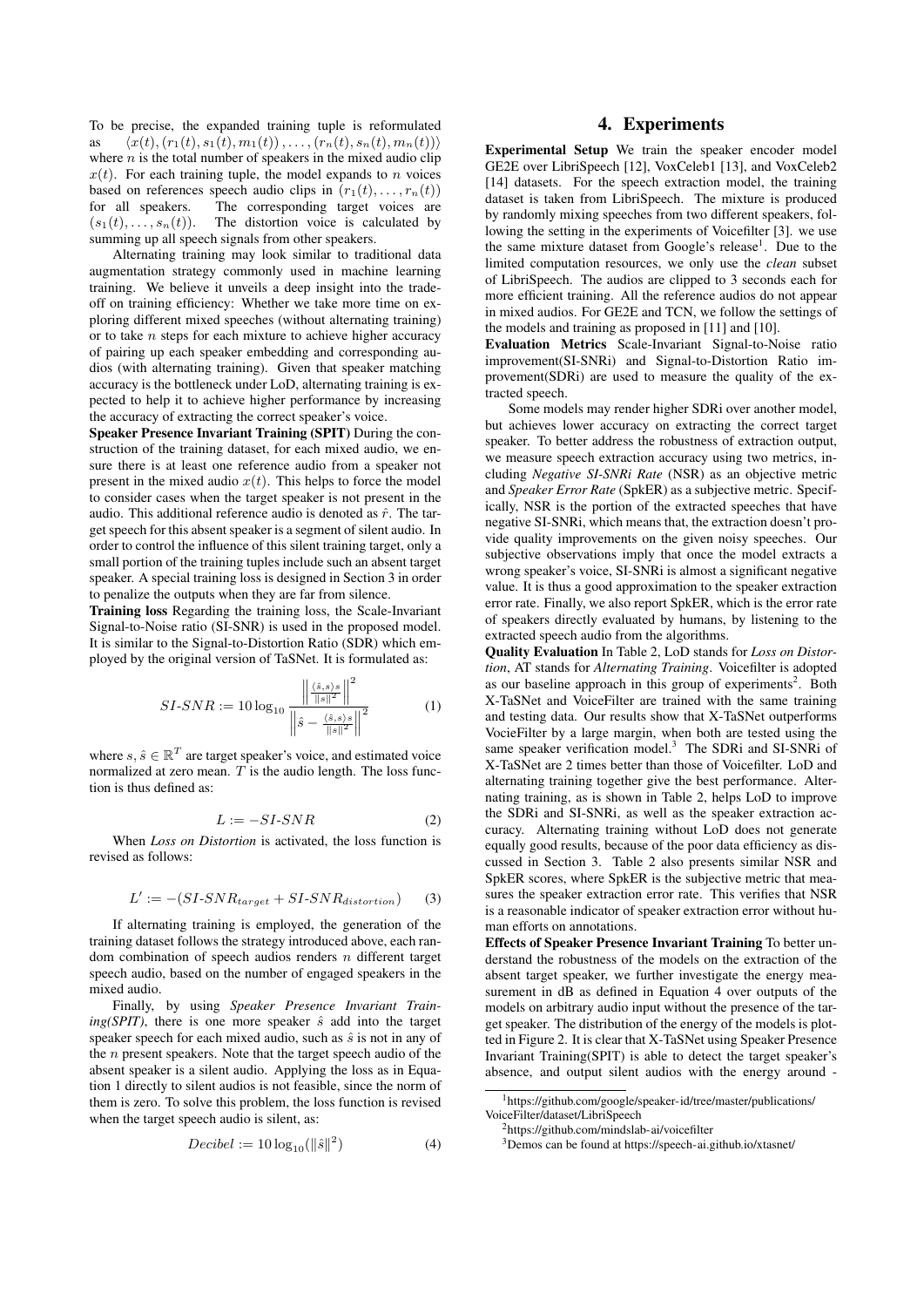<span id="page-3-2"></span>Table 2: *The performance of VoiceFilter and our proposaed models on mean of SI-SNRi (dB), mean of SDRi (dB), NSR and SpkER.*

| Model                | <b>SDRi</b> | SI-         | <b>NSR</b> | SpkER   |
|----------------------|-------------|-------------|------------|---------|
|                      |             | <b>SNRi</b> |            |         |
| VoiceFilter          | 7.4         | 6.4         | $9.2\%$    | $9.5\%$ |
| X-TaSNet w.o. LoD AT | 13.8        | 12.7        | 6.3%       | 6.6%    |
| X-TaSNet w.o. AT     | 13.8        | 12.8        | $7.0\%$    | 7.0%    |
| X-TaSNet w.o. LoD    | 14.0        | 13.1        | 5.2%       | 5.5%    |
| X-TaSNet             | 14.7        | 13.8        | $4.3\%$    | 4.6%    |

<span id="page-3-3"></span>

Figure 2: *The distribution of extracted absent speakers' voice energy in dB. Voicefilter and X-TaSNet have scale difference since our measure is not scale-invariant. X-TaSNet returns silent audio over most of the arbitrary audios.*

100dB. To have a quantitative evaluation of the speaker's presence dependence property, we propose a new metric Negative Energy Rate (NER), which indicates speaker absence detection accuracy. The results in Figure [2](#page-3-3) imply that *zero point* could be a good separation boundary for analysis of absence detection accuracy.

With SPIT, X-TaSNet achieves higher NER. But SI-SNRi, which is *12.9*, is below the current best model without SPIT. This is partially because of the higher speaker extraction error which is 8.3%. Another important reason is about the SI-SNRi distribution. For X-TaSNet, once it extracts the wrong speaker, there is still some voice in the extracted speech, but for X-TaSNet-SPIT, it may mistakenly decide that the target speaker is not present, and output silent audios. Silent audios make SI-SNRi a negative number with large absolute value. Thus in the speaker absence scenario, SI-SNRi is not a fair metric.

From the discussion above, we propose a new metric Silence-Invariant Scale-Invariant Signal-to-Noise Ratio improvement(SISI-SNRi). When SI-SNRi turns negative, it is highly likely that the extraction output is on the wrong speaker. Because we are not interested in the output speech audio quality when the target speaker is wrong in the first place, we combine SISI-SNRi and NSR and build a new metric, which is expected to better reflect the actual usefulness of the speech extraction in real-world application scenarios. Specifically, the new metric SISI-SNRi denotes the cleanness of the output speech at SI-SNRi when the model targets the correct speaker. The results of SISI-SNRi are summarized in Table [3.](#page-3-4) When compared against X-TaSNet, X-TaSNet-SPIT achieves comparable SISI-SNRi but worse NSR. Although the speaker extraction accuracy degrades, X-TaSNet-SPIT gains the ability of target speaker absence detection. Both Voicefilter and X-TaSNet has 0% NER, while X-TaSNet-PIT hits 72.4% accuracy on absence detection.

<span id="page-3-4"></span>Table 3: *Performance comparison between Voicefilter, X-TaSNet and X-TaSNet-SPIT*

| Model        | <b>SISL-SNRi</b> | NSR     | NFR      |
|--------------|------------------|---------|----------|
| Voicefilter  | 7.31             | $9.2\%$ | $0\%$    |
| X-TaSNet     | 15.57            | $4.3\%$ | $0\%$    |
| X-TaSNet-PIT | 14.50            | 8.3%    | $72.4\%$ |

### 5. Related Work

<span id="page-3-0"></span>Speech extraction is a task closely related to speech separation. Due to the limitations of order unawareness in speech separation, as well as the progressive improvements of neural speaker encoder, researchers are attempting to specify the speaker embedding in order to target the speech audio from specific speakers.

[\[15,](#page-4-14) [16\]](#page-4-15) are models extracting the target speaker's voice from an array of microphones. They use mask-based methods, and train the speaker information encoder jointly with the model. [\[17\]](#page-4-16) uses a similar method, and proves that the method is feasible for the single-channel scenario. [\[18\]](#page-4-17) also solves on single-channel speaker extraction, but with short reference utterances. It achieves this by creating embedding of mixture and reference utterance separately and combined to a single input to mask prediction network. [\[19\]](#page-4-18) proposed SpeakerBeam, which discusses different ways of utilizing the reference audio information, and [\[20\]](#page-4-19) is a simpler version of SpeakerBeam with fewer parameters but comparable performance. [\[21\]](#page-4-20) uses an attention network, which is different from the above-mentioned models. However, it is only used in the scenario where the inventory of speakers is given. [\[3\]](#page-4-2) is our baseline model. It uses a pretrained speaker verification model to extract the reference speaker's voiceprint. The speaker identification ability is highly dependent on this separate model. The benefit is that, we can use a separate large corpus to train the speaker verification model to increase its generalization ability on speaker identification, without considering the speech extraction model. All the methods described above process the speech signal on the time-frequency domain, instead of the time domain as X-TaSNet does.

### 6. Conclusion and Future Work

<span id="page-3-1"></span>In this paper, we present X-TaSNet, a new speech extraction approach based on a time-domain speech separation neural network. By employing new loss functions and training scheme, X-TaSNet demonstrates significant performance enhancement over the state-of-the-art solution, on both output speech audio quality and speaker identity robustness. In the future, we would like to explore two research directions. Firstly, the NER of X-TaSNet-SPIT is below 80% which may not be sufficient for serious scenarios. We believe improving on NER is an important direction. Secondly, the current design and testing of X-TaSNet targets at speech separation task, which could be extended to handle other types of noises, such as background music, for other speech enhancement tasks.